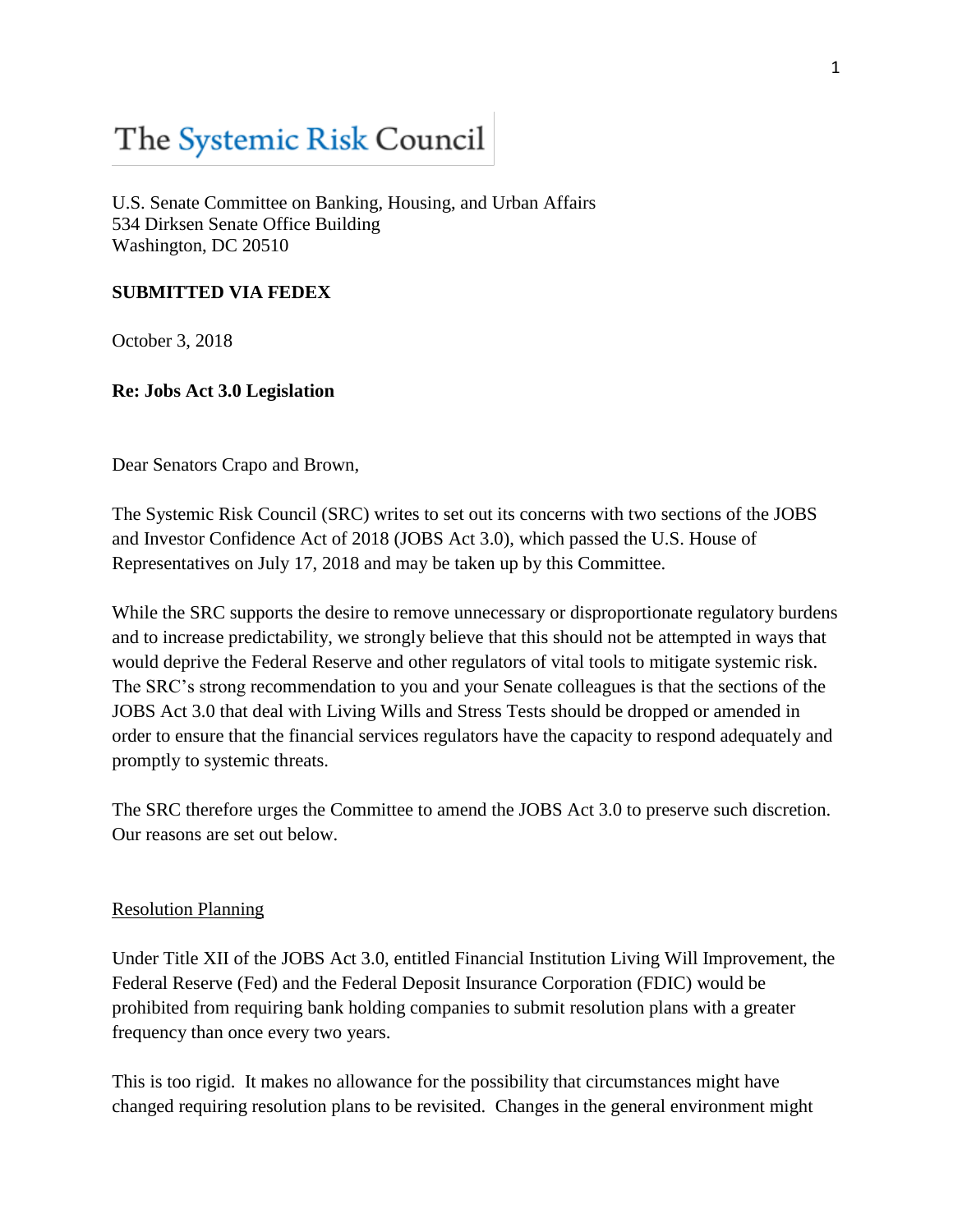include, for example, amendments to regulatory law, developments in the case law affecting bankruptcies, shifts in the policies and/or law of foreign authorities and courts, and revisions to international policy agreements. Nor does the draft law make allowance for material changes in the business or structure of financial groups, or lessons learned by the regulatory authorities from executing resolutions, observing bankruptcy proceedings, or conducting supervision. If a financial intermediary's failure inflicted costs on the economy that could have been reduced by off-cycle resolution planning, the blame would lie with legislators.

SRC recommends that the Senate either drop this provision or, alternatively, amend the current House version of the statute so as to allow the Fed and FDIC to require and conduct off-cycle resolution planning if warranted by material changes in the firm, market environment, or law, in the U.S. or in foreign jurisdictions. That would provide principled constraints on regulatory discretion, without eliminating it.

### Stress Tests

 $\overline{a}$ 

The Dodd-Frank Act established stress testing regimes for bank holding companies, groups designated by FSOC as a systemically important financial institution (SIFI), and certain other financial companies.

The latter must conduct periodic stress tests if they have more than \$250 billion in total consolidated assets and are regulated by one of the federal primary financial regulatory agencies.<sup>1</sup> Each primary federal financial regulator is required to establish methodologies and conditions for such company-run stress tests in coordination with the Fed (and with the Federal Insurance Office for companies subject to its jurisdiction). Any financial company required to conduct such stress tests must submit a report concerning its test to both the Fed and its federal primary financial regulator, containing such information as the federal primary financial regulator shall require. JOBS ACT 3.0 would make big changes to that regime.

Specifically, Title XV, entitled Alleviating Stress Test Burdens to Help Investors, would exempt from the company-run stress testing requirement those financial companies that are not primarily regulated by either a federal banking regulator (i.e., the Fed, the OCC, or the FDIC) or the Federal Housing Finance Agency. In practice, this exemption would include broker-dealers, investment advisers, and non-bank swap dealers that meet the \$250 billion asset statutory threshold for being a potential SIFI but have not actually been so designated by the FSOC.

<sup>&</sup>lt;sup>1</sup> See 12 U.S.C. § 5301(12) (defined to include the Fed, the Office of the Comptroller of the Currency (OCC), the FDIC, the Securities and Exchange Commission (SEC), the Commodity Futures Trading Commission (CFTC), and the Federal Housing Finance Agency).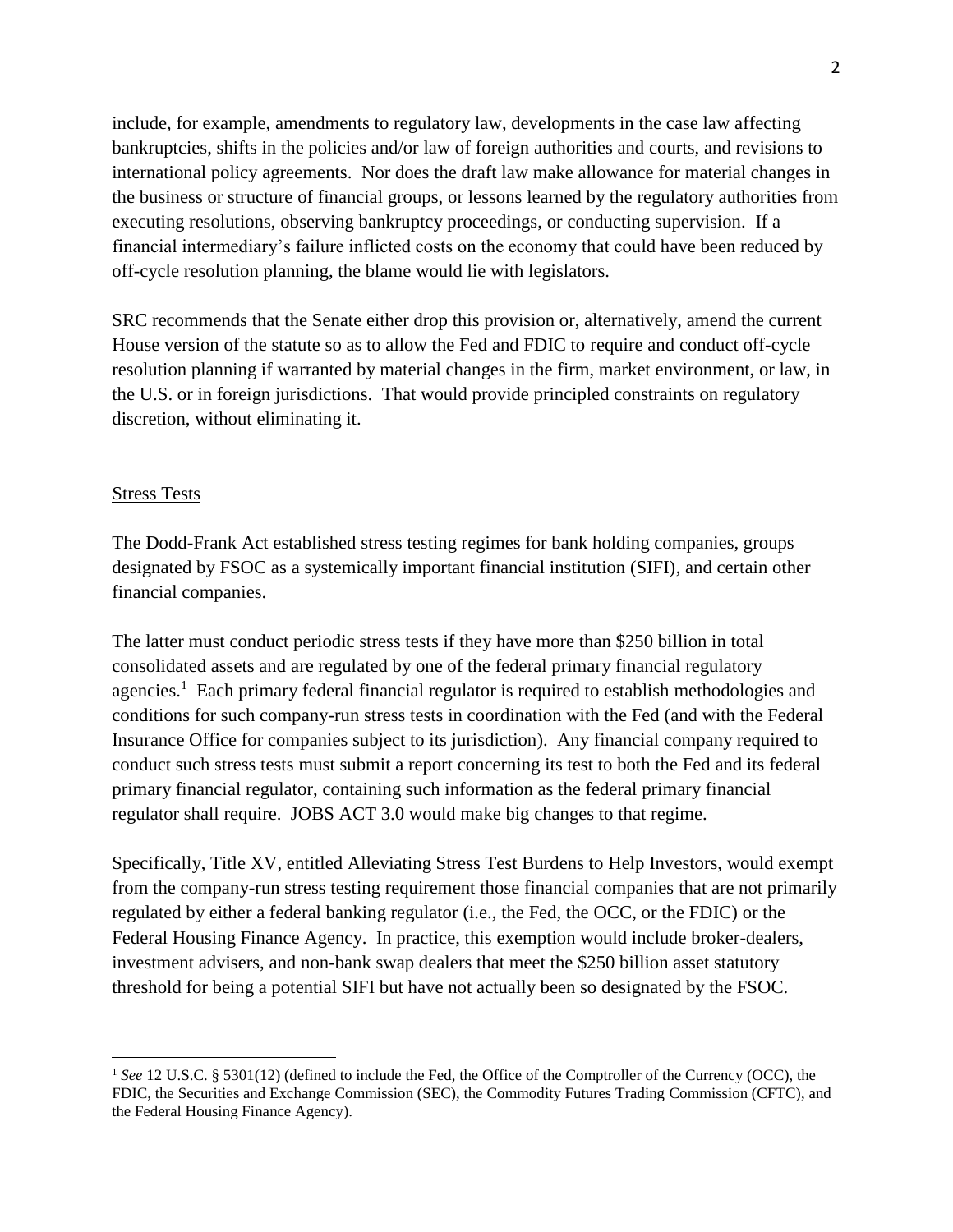Although Title XV includes a provision permitting the SEC and the CFTC to issue regulations requiring firms to conduct their own periodic analyses of their financial condition under adverse economic conditions, it does not require the agencies to require such analyses. Moreover, even assuming the SEC or CFTC chose to take such a step, under Title XV the Fed would be entirely removed from the process, no longer having any legal right to be consulted on or receive information concerning any such company-run assessment. Title XV accordingly would represent a further broadening of the carve-out from Dodd-Frank Act stress testing introduced by the Crapo Act that passed earlier this year, which raised the total assets threshold from \$10 billion to \$250 billion.<sup>2</sup>

These proposed changes would materially weaken the regime for supervising the resilience of the U.S. financial system. Stress testing by the regulatory authorities or under their standards and oversight has been the most important and useful initiative in prudential supervision of the financial system as a whole since the Great Financial Crisis. The associated asset-quality reviews increase incentives for management and boards to value assets and exposures prudently, and the forward-looking stress tests force firms to contemplate the possibility of the good times not lasting forever. While these techniques will undoubtedly develop as experience is gained, they have already remedied some of the problems in the pre-crisis regime of supervision, reducing reliance on on-site examination and on firms' own sense of their resilience. Although many firms supervised by the SEC and CFTC did some stress testing in the years before the crisis, those tests did not reveal the firms' fragility, partly because firms do not have strong incentives to uncover their own weaknesses, and partly because they were carried away by easy credit conditions and exuberant asset markets. The permissive power the current version of the JOBS Act gives to the SEC and CFTC to choose whether or not to require regulated firms to conduct stress tests does not reflect the lessons of that failed regime.

The SRC believes that conditions in the economy and financial markets sometimes shift too much or too quickly for the limits proposed by Title XV to be safe or prudent. In consequence, it would be a mistake for Congress to limit in advance the types of firms that are subject to regulatory stress testing, restricting it to banks and government housing agencies. Over several decades, problems in the U.S. financial system have erupted away from the core of the banking system, including in intermediaries and structures under SEC and CFTC regulation. At times, notably during the 2008/09 crisis, the fallout has badly hurt the American economy and people. It would be a mistake, therefore, to deprive regulators of the capacity to require timely and rigorous stress testing by a wide range of intermediaries.

 $\overline{a}$ 

 $2$  In its Comment letter of February 21, 2018, SRC argued that \$250 billion was imprudently high, recommending \$100 billion. Letter from the SRC to Senators Michael Crapo and Sherrod Brown (Feb. 21, 2018), https://4atmuz3ab8k0glu2m35oem99-wpengine.netdna-ssl.com/wp-content/uploads/2018/02/SRC-Comment-Letterto-US-Senate-2.21.18.pdf.A.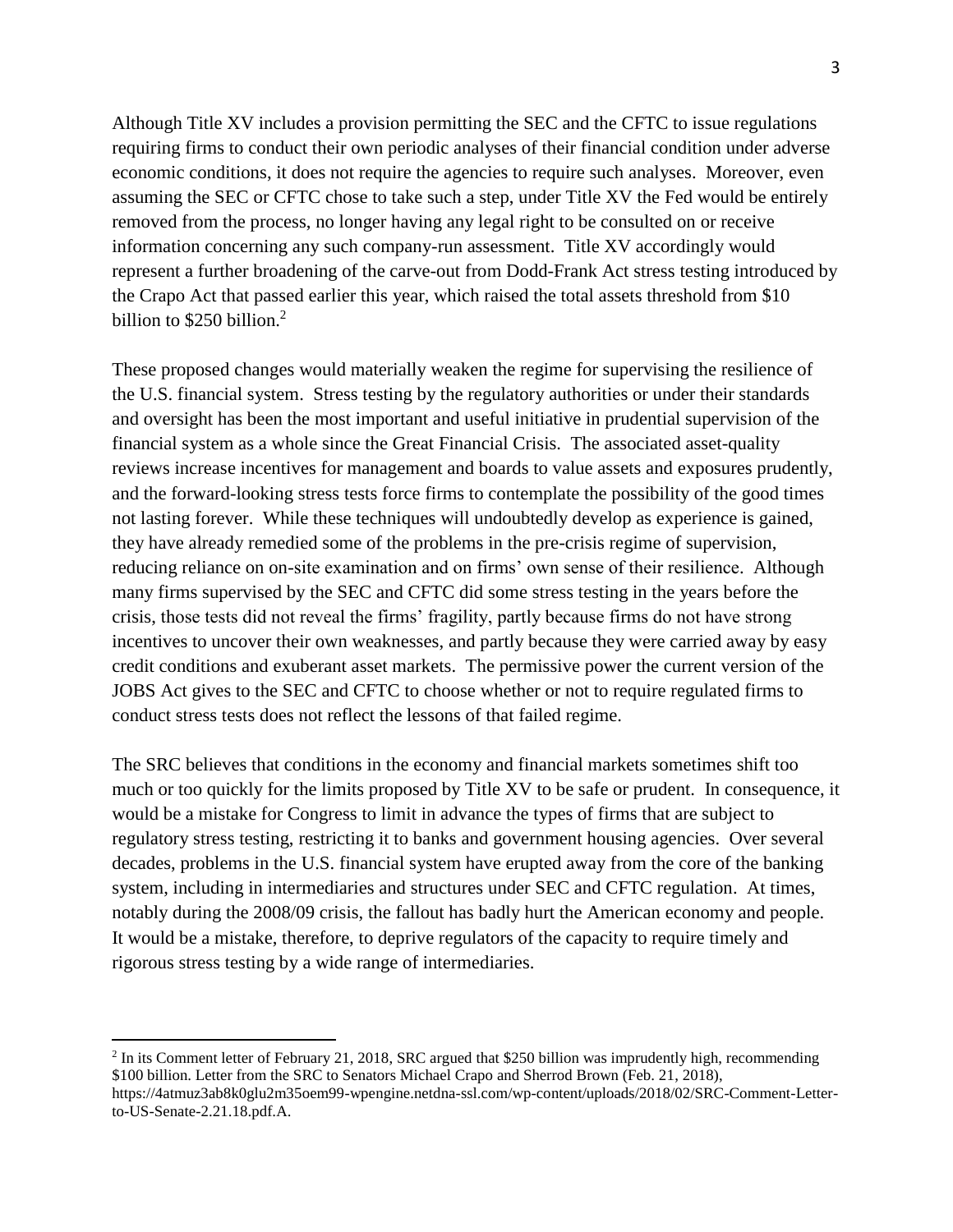Accordingly, we recommend that the Committee strip Title XV from the JOBS Act 3.0. Failing that, we recommend that the Committee amend Title XV to ensure that the SEC and the CFTC continue to regulate firms' stress tests or conduct their own stress tests to the extent they judge that such tests are warranted by economic or market circumstances. As with our proposal on resolution planning, this would place constraints on the exercise of regulatory discretion.

We also recommend that the Fed, which so far has led the world in this new field, should continue to have a right to be consulted on the stress testing methodologies employed by the other regulators and the firms concerned, and to be involved in assessing the results. In the judgment of the SRC, whose members include past chairs of each major agency, history strongly suggests that the necessary inter-agency cooperation among the various agencies will not occur without legislated provisions.

# Conclusion

As the SRC has pointed out previously, $3$  whenever the next recession comes, the adverse effects on borrowers and the financial system are likely to be worse than we are used to because the monetary policy arsenal is depleted and the scope for timely fiscal stimulus is likely constrained. Congress therefore should be careful not to make amendments that dilute or remove safeguards against systemic risk that are currently in place. Financial markets are not so polite that distress will hit the United States on a pre-determined statutory timetable or in a pre-specified sector. The SRC accordingly urges Congress to drop Title XII and Title XV of JOBS Act 3.0 in their present forms and to preserve the regulators' critical powers in the areas of resolution planning and stress testing.

Yours sincerely,

 $\ln \lambda$ 

Sir Paul Tucker, Chair

 $\overline{a}$ 

On behalf of the Systemic Risk Council [www.systemicriskcouncil.org](http://www.systemicriskcouncil.org/)

<sup>&</sup>lt;sup>3</sup> The Systemic Risk Council, Statement to the Finance Ministers, Governors, Chief Financial Regulators, and Legislative Committee Leaders of the G20 Countries (Feb. 27, 2017), *available at*  [http://4atmuz3ab8k0glu2m35oem99-wpengine.netdna-ssl.com/wp-content/uploads/2017/02/Systemic-Risk-Council-](http://4atmuz3ab8k0glu2m35oem99-wpengine.netdna-ssl.com/wp-content/uploads/2017/02/Systemic-Risk-Council-Policy-Statement-to-G20-Leaders.pdf)[Policy-Statement-to-G20-Leaders.pdf.](http://4atmuz3ab8k0glu2m35oem99-wpengine.netdna-ssl.com/wp-content/uploads/2017/02/Systemic-Risk-Council-Policy-Statement-to-G20-Leaders.pdf)